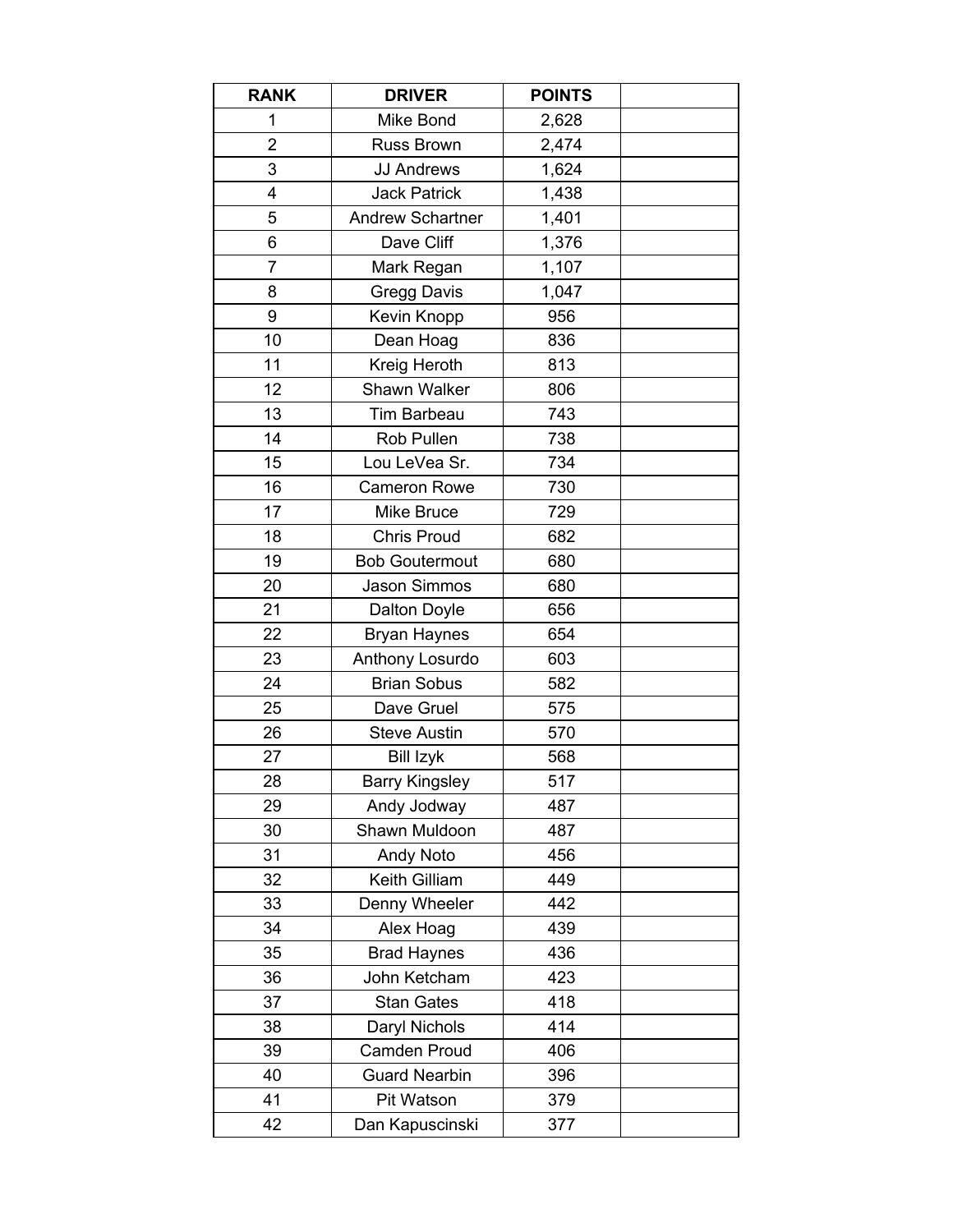| 43 | Tom Jodway            | 367 |  |
|----|-----------------------|-----|--|
| 44 | <b>Bill Moore</b>     | 366 |  |
| 45 | <b>Fred Taylor</b>    | 359 |  |
| 46 | Frank Ferguson        | 357 |  |
| 47 | <b>Steve Abt</b>      | 353 |  |
| 48 | <b>Bob Rundell</b>    | 348 |  |
| 49 | <b>Scott Landers</b>  | 340 |  |
|    | <b>Russ Bartlett</b>  | 340 |  |
| 51 | <b>Star Matteson</b>  | 336 |  |
| 52 | <b>Tim Gareau</b>     | 325 |  |
| 53 | Vern LaFave           | 320 |  |
|    | <b>Josh Kerr</b>      | 320 |  |
| 55 | Greg O'Connor         | 319 |  |
| 56 | Jon Tesoriero         | 318 |  |
| 57 | Dave Danzer           | 314 |  |
| 58 | <b>Michael Barnes</b> | 310 |  |
| 59 | <b>Greg Furlong</b>   | 305 |  |
| 60 | <b>Justin Shea</b>    | 304 |  |
| 61 | Ray Graham            | 303 |  |
| 62 | Mark Castiglia        | 295 |  |
| 63 | Jim Guyle             | 290 |  |
| 64 | <b>Tony White</b>     | 289 |  |
|    | AJ Bernys             | 289 |  |
| 66 | Mark Eaves            | 280 |  |
|    | Larry Muroski         | 280 |  |
| 68 | Dave LaTulip          | 278 |  |
| 69 | Craig Rayvals         | 270 |  |
|    | <b>Otto Sitterly</b>  | 270 |  |
| 71 | <b>Bob Bogwicz</b>    | 262 |  |
| 72 | <b>Brian Nappa</b>    | 261 |  |
| 73 | Ryan Coniam           | 255 |  |
| 74 | Josh LaRochelle       | 250 |  |
|    | Matt Magner           | 250 |  |
| 76 | Jesse Bearup          | 248 |  |
| 77 | Doug Cliff            | 245 |  |
| 78 | Chip Wood             | 244 |  |
| 79 | Kris Meyn             | 241 |  |
| 80 | Jeremy Pitcher        | 240 |  |
| 81 | Mike Gardner          | 236 |  |
| 82 | <b>Bob Andrews</b>    | 230 |  |
| 83 | <b>Bob Bond</b>       | 228 |  |
|    | Jeremy Unruh          | 228 |  |
| 85 | Scott Shafer          | 224 |  |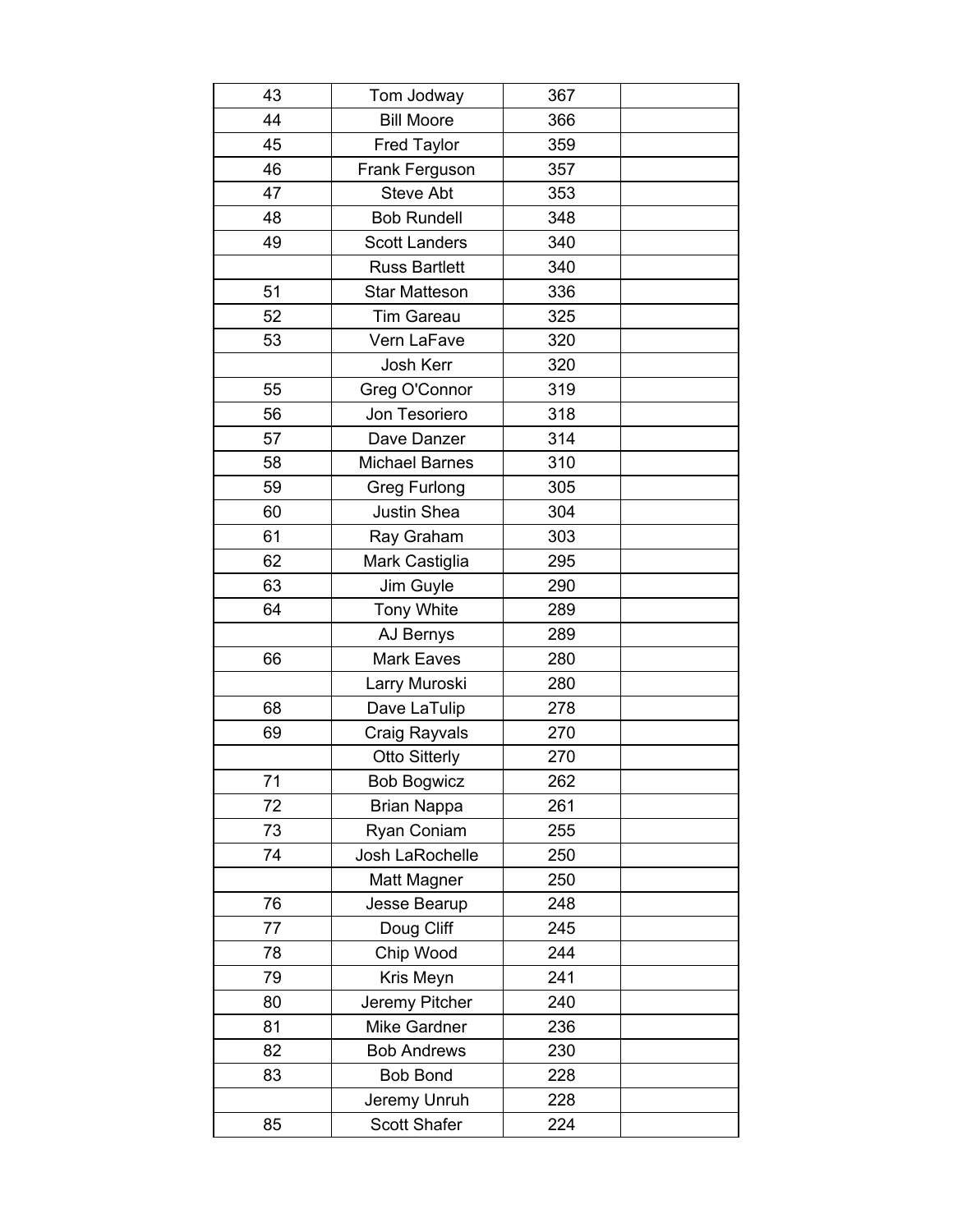| 86  | <b>Todd Gordon</b>    | 223 |  |
|-----|-----------------------|-----|--|
| 87  | Doug Reaume           | 215 |  |
| 88  | Dennis Richmond       | 206 |  |
| 89  | <b>Charlie Pike</b>   | 202 |  |
| 90  | Ed Horne              | 198 |  |
| 91  | <b>Bill Presley</b>   | 194 |  |
| 92  | <b>Tyler Shullick</b> | 188 |  |
| 93  | Alex McRae            | 187 |  |
| 94  | Dave Trytek           | 185 |  |
| 95  | Ron Hinson            | 176 |  |
| 96  | <b>Mike Giddings</b>  | 174 |  |
| 97  | Dennis Rupert         | 170 |  |
| 98  | James Babcock         | 161 |  |
| 99  | John Phelps           | 160 |  |
| 100 | Jason MacDougall      | 156 |  |
| 101 | Dan Abt               | 155 |  |
| 102 | Keith Abbott          | 150 |  |
| 103 | <b>Brian Osetek</b>   | 145 |  |
| 104 | Dan Ferlito           | 144 |  |
| 105 | Alan Barker           | 140 |  |
|     | Mark VanLuven         | 140 |  |
|     | Ray Sand Jr.          | 140 |  |
| 108 | Jim Kite              | 139 |  |
| 109 | Lou LeVea Jr.         | 138 |  |
| 110 | <b>Tim Proud</b>      | 135 |  |
| 111 | Kevin Jackson         | 133 |  |
| 112 | Don Whalen            | 125 |  |
| 113 | Ken Pierce            | 122 |  |
| 114 | Ryan Coleman          | 121 |  |
| 115 | Josh Sokolic          | 120 |  |
| 116 | <b>Brian Sweeney</b>  | 118 |  |
| 117 | <b>Kevin Battelle</b> | 110 |  |
|     | Ken Williamson        | 110 |  |
| 119 | John Higgins          | 108 |  |
| 120 | <b>Andy Powell</b>    | 102 |  |
|     | <b>Cameron Black</b>  | 102 |  |
| 122 | Matt Wheeler          | 96  |  |
| 123 | <b>Jeff Bartlett</b>  | 90  |  |
|     | RJ Freeman            | 90  |  |
| 125 | <b>Tony Pisa</b>      | 84  |  |
| 126 | Don Watson            | 83  |  |
| 127 | Paul Pekkonen         | 80  |  |
|     | Tom Sears Jr.         | 80  |  |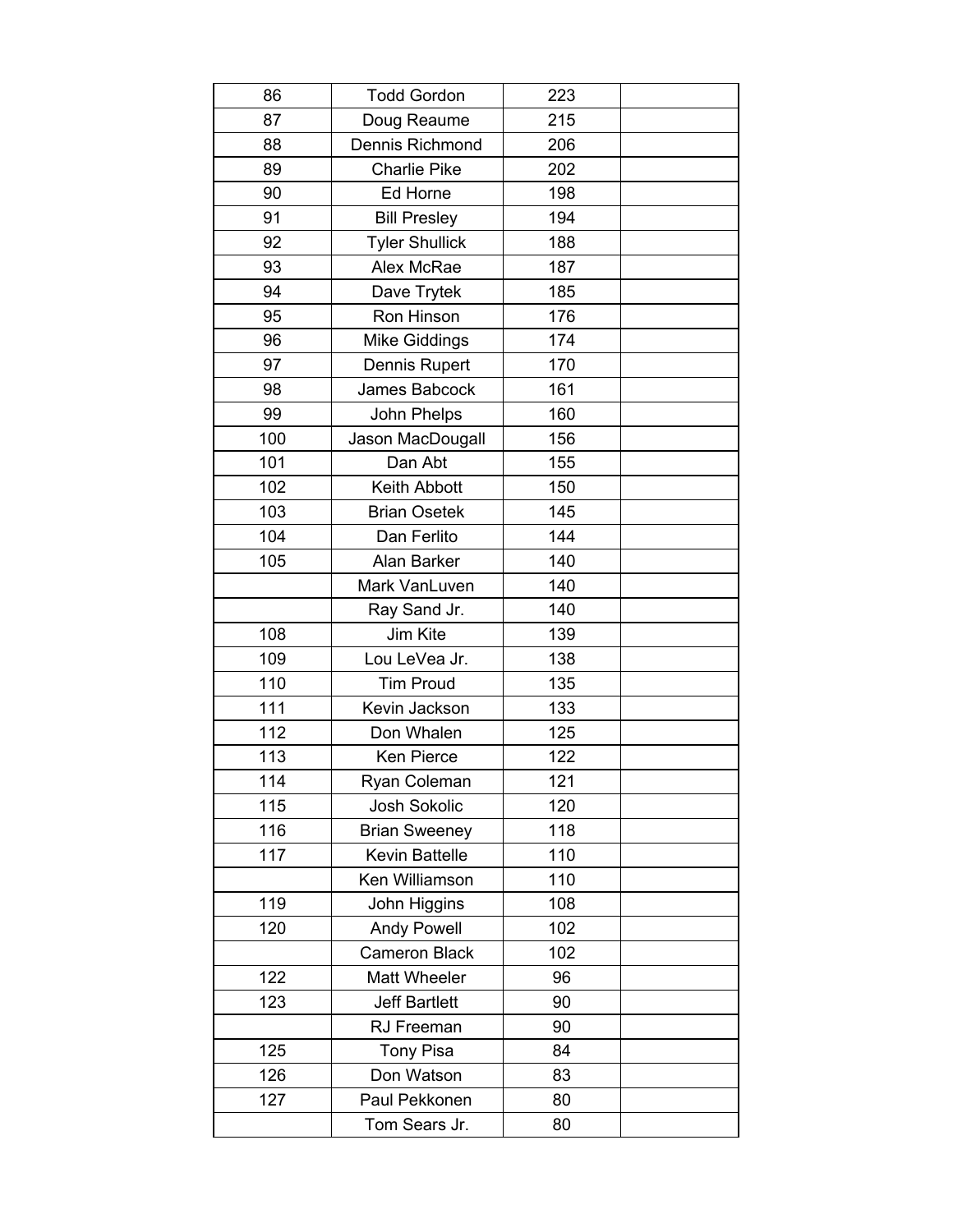| 129 | <b>Tyler Thompson</b> | 78 |  |
|-----|-----------------------|----|--|
| 130 | <b>Bob Baron</b>      | 75 |  |
|     | Al Derouin            | 75 |  |
| 132 | <b>Steve Flack</b>    | 71 |  |
| 133 | Chris Natoili         | 70 |  |
| 134 | <b>Jeff Holbrook</b>  | 68 |  |
| 135 | <b>Tim Falter</b>     | 67 |  |
| 136 | <b>Rick Zeigler</b>   | 66 |  |
| 137 | Jack Shampine Jr.     | 65 |  |
| 138 | <b>Tim Devendorf</b>  | 64 |  |
| 139 | Mark Craun            | 60 |  |
| 140 | Jay Fuller            | 60 |  |
|     | Alan Kotary           | 60 |  |
|     | Wayne Wideman         | 60 |  |
| 143 | Tim Glidden Sr.       | 56 |  |
|     | Jamie Bartlett        | 55 |  |
|     | Jim Jarvis            | 55 |  |
|     | Joe Petrowski         | 55 |  |
|     | Sam Reakes III        | 55 |  |
| 148 | John Churchill        | 50 |  |
|     | Joe Demink            | 50 |  |
|     | Jerry Holmes          | 50 |  |
|     | Mark Denny Jr.        | 50 |  |
| 152 | Dick Woodley          | 46 |  |
| 153 | Stan Stagnitta        | 45 |  |
|     | Doug Williams         | 45 |  |
|     | Kyle Reuter           | 45 |  |
| 156 | Zach Amo              | 40 |  |
|     | Mike Bocyk            | 40 |  |
|     | Mike Bazutto          | 40 |  |
|     | <b>Benny Grasso</b>   | 40 |  |
|     | <b>Rick Strauss</b>   | 40 |  |
|     | Ken Moody Jr.         | 40 |  |
| 162 | <b>Tim Bartlett</b>   | 38 |  |
|     | <b>Tim Burdick</b>    | 38 |  |
| 164 | Will Hadcock          | 36 |  |
| 165 | Rob Humphries         | 36 |  |
|     | Alan Tully            | 36 |  |
| 167 | <b>Terry Merchant</b> | 34 |  |
|     | Pat Mullen            | 34 |  |
| 169 | Aaron Greene          | 30 |  |
|     | Steve Wood            | 30 |  |
| 171 | Shannon Jones         | 28 |  |